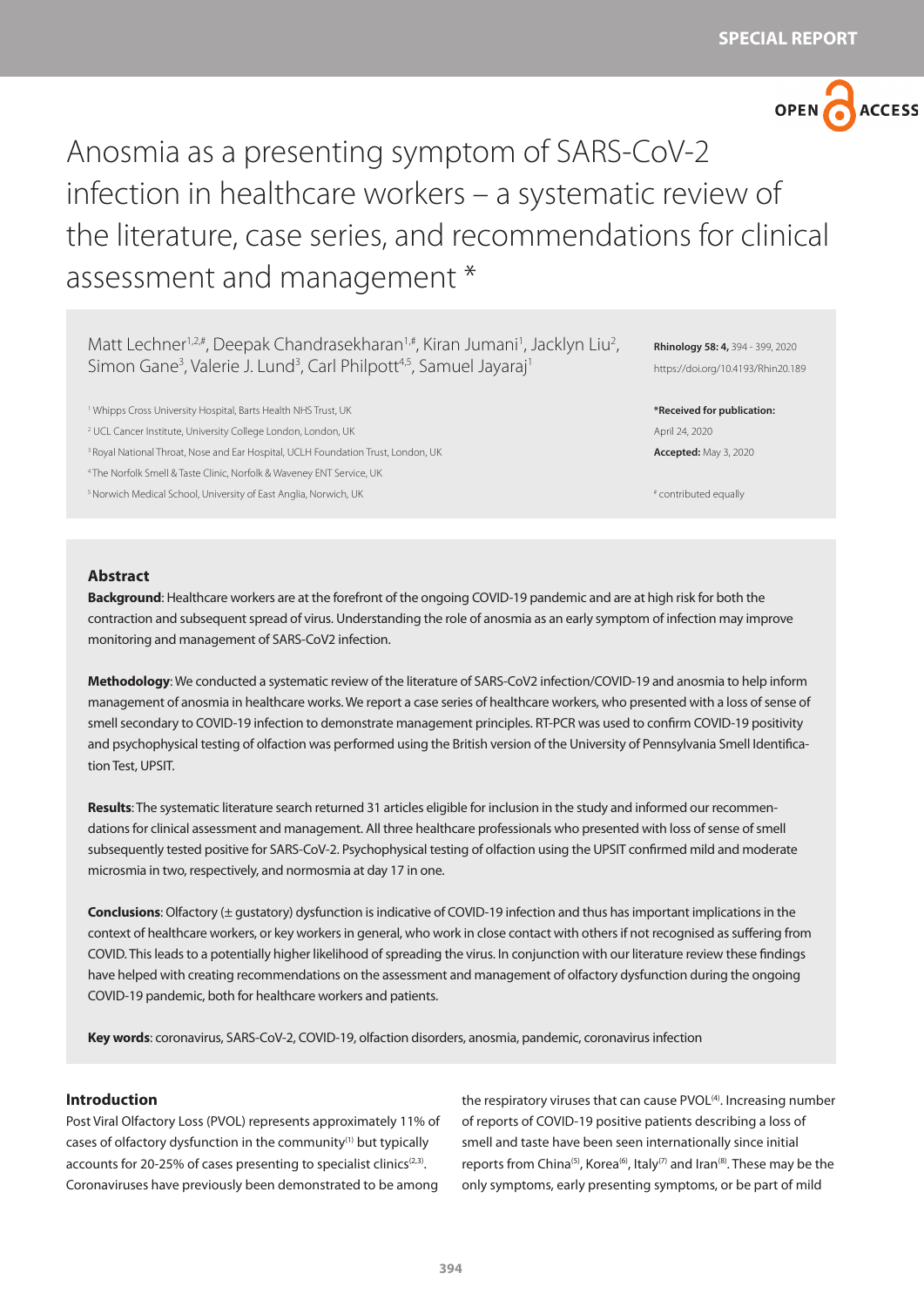flu-like symptoms<sup>(9,10)</sup>. This topic has also received significant press coverage, especially with regard to potential public health implications. The World Health Organisation has recently added anosmia to its list of official symptoms and as such, patients experiencing these symptoms need to follow self-isolation guidance. Importantly, individual healthcare institutions may or may not be following these guidelines and awareness of this update may be limited. It is known that the viral load is comparable between symptomatic and minimally symptomatic/ asymptomatic individuals thus if people with anosmia were to have COVID-19, transmission is possible<sup>(11)</sup>.

The debate is ongoing as to what extent loss of smell and taste in SARS-CoV-2 infection is caused by localised olfactory cleft oedema, architectural deformity of the olfactory neuroepithelium or direct neuroinvasion of the olfactory nerve pathways. In typical viral mediated olfactory loss, the pathophysiology involves loss of cilia of the olfactory sensory neurons<sup>(12)</sup>. Furthermore, the loss of taste more likely reflects loss of flavour perception due to loss of retronasal olfaction rather than the loss of the sense of taste per se.

There have been reports of increase in anosmia symptoms and a recent case report of anosmia in a healthcare worker in Madrid who was subsequently diagnosed with SARS-CoV-2. This raises questions regarding the significance of anosmia in COVID-19 - both generally in terms of anosmia management, but also of particular concern to healthcare workers, how to advise healthcare workers who present with such a symptom from a public health aspect in terms of isolation and testing.

Here we present the results of a systematic review of the currently available literature on anosmia in COVID-19 and provide a summary table of the relevant findings. Secondly, we present three representative cases of healthcare workers presenting to our clinics with anosmia as their primary symptom of COVID-19. Finally, combining the findings from the review and the case series together, we provide recommendations on how to adapt existing anosmia management protocols in the context of CO-VID-19, particularly focussing on healthcare workers.

# **Systematic review of the literature**

A systematic literature search was performed on PubMed on 27 April 2020 using the following search terms: (((((((SARS-CoV-2) OR 2019-ncov) OR coronavirus) OR corona virus) OR COVID-19) OR COVID)) AND ((((((anosmia) OR hyposmia) OR loss of smell) OR smell) OR olfact\*) OR cacosmia) OR dysosmia). We also screened BioRxiv and MedRxiv on for preprints related to anosmia in SARS-CoV-2. Inclusion criteria were papers describing reports of anosmia in patients in the context of COVID-19, regardless of patient demographics, number of cases, and method of



Figure 1. PRISMA flow diagram of literature search and screening for relevant studies.

anosmia assessment. Date criteria were from 31/12/2019 to 27/04/2020. We hand searched citing literature and references of included studies. Papers that did not provide patient level data were not included for data extraction. We did not search for or include articles in the lay press or online forums. We also did not screen studies reporting general clinical features of anosmia as a recent review from The Centre for Evidence Based Medicine has assessed these studies already and found the evidence base was inconclusive<sup>(13)</sup>. The authors did recommend incorporation of olfactory history and assessment in further studies. This conclusion was also reached by Lovato and colleagues who provide an overiew of upper respiratory tract symptoms in COVID-19<sup>(14)</sup>. Finally, any identified reviews were used to identify studies but were not themselves included in the data extraction. Data extraction included: number of patients, study method, onset of anosmia relative to COVID-19 symptoms, COVID-19 positivity and method of testing, time for recovery from anosmia, and summary findings. Formal evaluation and assessment of risk of bias of included papers was not performed.

We found 107 unique papers of which 31 were eligible for inclusion in the study (Figure 1). Summary findings of the included studies are in Supplemental Table 1 for reference. The 31 papers included work from multiple continents. The majority were cross sectional studies, case series or case reports. Diagnosis of smell dysfunction was variable and used a variety of published and custom designed self-reported surveys of anosmia/COVID-19 symptoms either in person, online, or via apps. Formal psychophysical testing of olfaction used the Nez-du-Vin, country specific UPSIT or the Sniffin' Sticks.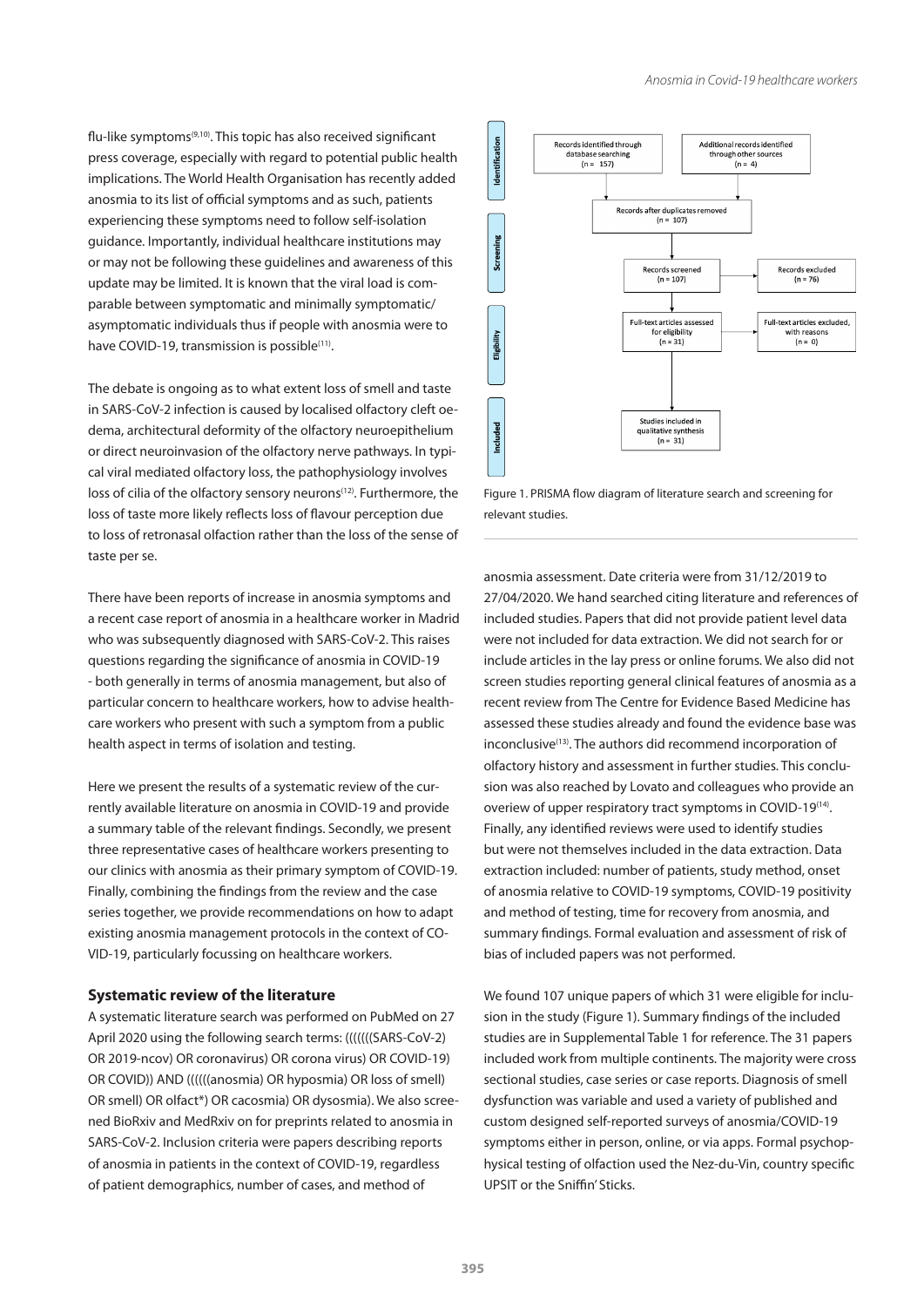#### Table 1. Summary of case series.

| Case #         | Age/<br><b>Sex</b> | <b>Patient History</b>                                                                                    | <b>Other Symptoms</b>                                                                                                   | <b>UPSIT</b><br><b>Score</b> | COV-<br>$ID-19$<br><b>RT-PCR</b> | <b>Other Medical History</b>                                                                                                       |
|----------------|--------------------|-----------------------------------------------------------------------------------------------------------|-------------------------------------------------------------------------------------------------------------------------|------------------------------|----------------------------------|------------------------------------------------------------------------------------------------------------------------------------|
|                | 43/M               | Presented with loss of smell,<br>initial onset one week prior to<br>presentation                          | Feeling hot and cold, runny nose,<br>mild bilateral nasal obstruction,<br>no cough, persistent olfactory<br>dysfunction | 25                           | Positive                         | Gastric sleeve operation, hernia<br>repair, smoker (5/day)                                                                         |
| $\overline{2}$ | 37/M               | Presented with loss of smell five<br>days prior to presentation, subse-<br>quent metallic smell and taste | Recurrent temperature, myalgia,<br>fatique, dry cough, runny nose<br>and sneezing                                       | 28                           | Positive                         | Septoplasty, thoracotomy and<br>pleurectomy of right lung fol-<br>lowing spontaneous pneumotho-<br>rax, toxoplasmosis of right eye |
| 3              | 53/M               | Presented with loss of smell,<br>initial onset 2 days after flu-like<br>symptoms                          | Mild flu-like symptoms, resi-<br>dual tiredness after 14 days<br>self-isolation, early loss of smell<br>(recovered)     | 34                           | Positive                         |                                                                                                                                    |

Anosmia is presenting as the primary symptom or as an early symptom in patients who have tested COVID+. In a European study, 11.8% of patients reported anosmia onset before other otorhinolaryngological symptoms(15). In the American Academy survey, 26.6% reported it as an isolated initial symptom<sup>(16)</sup> and the Centre for Disease Control and Prevention has just added this to the symptoms related to COVID-19, but individual institutions may or may not be testing based on this symptom. Other surveys did not have a sufficient tested population. Thus, identifying olfactory dysfunction could potentially have a role in the diagnosis of COVID-19. One study formally assessed smell and taste loss in a stepwise regression model and found them to be strongly associated with COVID-19. In fact it was the strongest predictor from a list of other symptoms and had a positive predictive value of 67%(17); the caveat of this study was that only 0.1% of all participants had been tested for COVID-19. Anosmia may also have potential to discriminate COVID-19 from other viral respiratory illnesses<sup>(18,19)</sup>.

Where anosmia is reported in the context of COVID-19, due to the short time that has elapsed since the pandemic started, data on the recovery of olfactory function is not always available. In the studies that have reported it in COVID-19 tested patients, albeit from surveys, complete resolution was seen in 13% and partial resolution in 14%, with a mean time to improvement of 7.2 days<sup>(16)</sup>. This is lower than the recovery rates reported by Lechien and colleagues<sup>(15)</sup> who suggest a short term recovery rate of 44% in 59 patients who had clinically recovered from COVID-19, and also lower than the 73% that reported by Levinson and colleagues<sup>(20)</sup>, although only 15 patients make up this cohort. Recovery seems to take place within a few weeks but this may be due to short follow up and recovery may happen in others over a longer timeframe. The coming months will begin to reveal whether COVID-19 will leave a larger burden of persistent PVOL patients in the community.

Correlations suggested between disease mild severity disease and anosmia are necessarily preliminary. Whilst some suggestions are made that anosmia is associated with milder disease<sup>(21,22)</sup>, this could be confounded by the inability to assess/self-report anosmia in those patients with severe disease in intensive care settings. However, a higher viral load, potentially indicative of more severe disease, does seem to be associated with a shorter duration of anosmia<sup>(23)</sup>.

Whether the underlying cause of anosmia is conductive or sensorineural was attempted to be addressed by two studies that assessed imaging of the olfactory system<sup>(24,25)</sup>. Anosmia was found to be obstructive in nature rather than neural with a normal olfactory bulb. However, the presence of nasal obstructive symptoms (albeit subjectively reported) in patients with anosmia varied widely in the included studies. The reports of ACE2 receptor expression in non-neuronal cells and supporting olfactory sustentacular cells may support this finding (26-29). Alternatively, the virus could migrate from these cells if it were neurotropic<sup>(30,31)</sup>.

Healthcare workers suffering from anosmia were reported in multiple studies and in the American Academy data, approximately a third of patients were healthcare workers(16). Whilst this could be due to selection bias as only healthcare workers could enter data into the reporting tool, it suggests that both anosmia and COVID-19 in healthcare workers is an issue that is important to consider. Below, we present three illustrative cases to highlight issues to consider in the assessment and management of healthcare workers with anosmia.

# **Case series**

Three healthcare professionals, a 43-year-old male nurse, a 37-year-old male Specialty Registrar in Rheumatology and a 53-year-old male Consultant Anaesthetist, presented to our ENT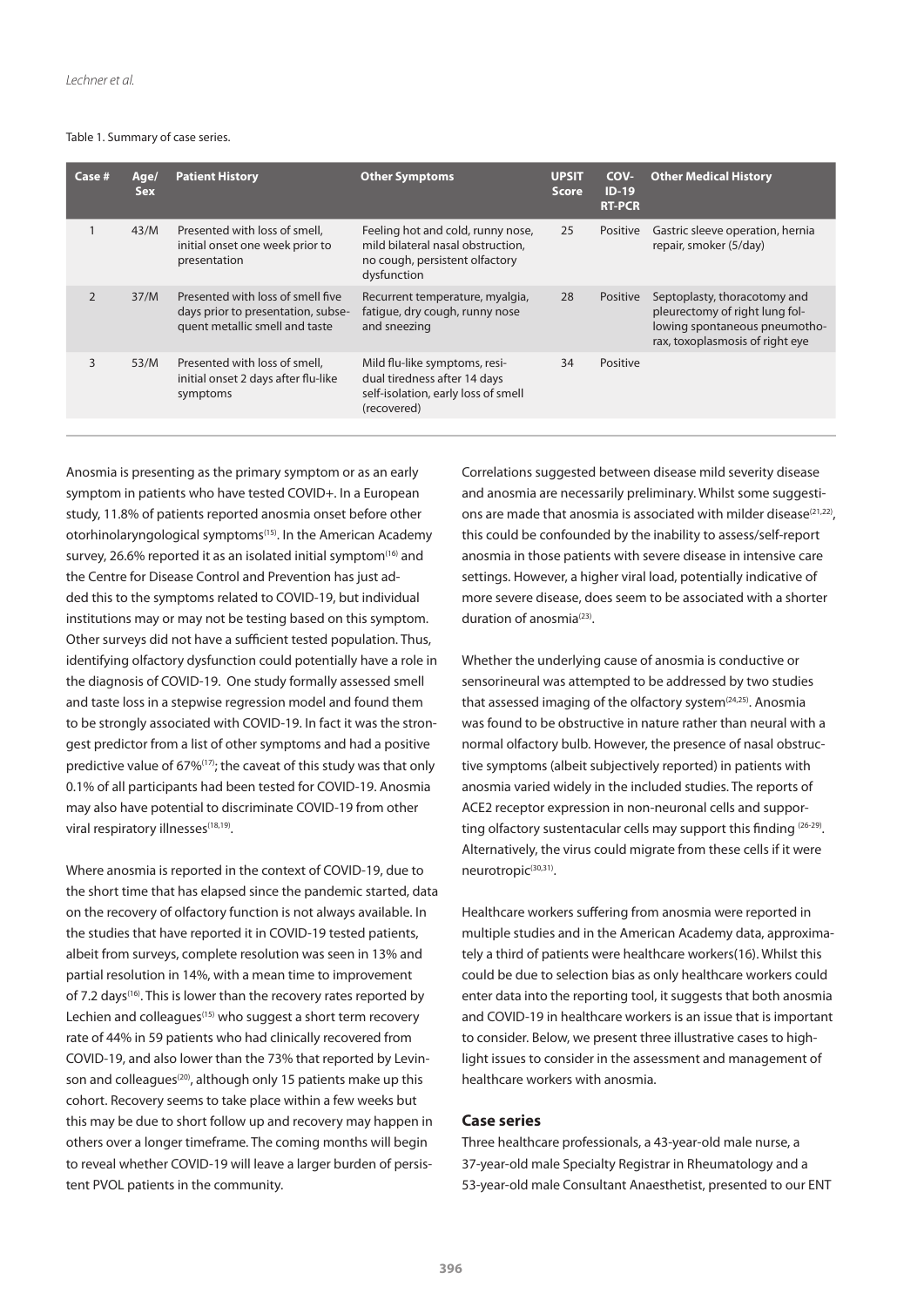clinics with loss of their sense of smell and a history of other mild flu-like symptoms (Details in Table 1) in the last 3 weeks. In view of the emerging literature, we performed a COVID-19 real-time reverse transcription polymerase chain reaction (RT-PCR) swab test and confirmed COVID-19 infection. Formal assessment of their olfactory function was performed using the British version of University of Pennsylvania Smell Identification Test (UPSIT), a validated psychophysical test in line with the guidelines in the Position paper on olfactory dysfunction<sup>(32)</sup>. This confirmed moderate microsmia (UPSIT score of 25/40) in patient 1, mild microsmia (UPSIT score of 28/40) in patient 2 and the third patient told us that he felt that his sense of smell had already almost recovered at the time he was seen and he scored 34/40 on day 17. All three individuals were advised to contact occupational health for further advice, were given safety advice regarding his olfactory dysfunction, and referred to a website with validated patient information on their condition and guidance on olfactory training (www.fifthsense.org.uk).

# **Discussion and recommendations**

The presence of anosmia in the context of COVID-19 raises three main questions. Firstly, if a person develops isolated anosmia, what is the likelihood they already have, or will go on to develop, COVID-19? Secondly, what is the best strategy for treatment for anosmia in the context of COVID-19 and what is the prognosis for recovery of olfactory function? Finally, what is the underlying mechanism and pathophysiology of the anosmia?

At present the answers to the above questions are limited until high-level robust evidence available. A global survey of COVID-19 related chemosensory impairment is currently underway: https://gcchemosensr.org.

The mechanism at present is also debated with some suggesting the SARS-CoV-2 virus is neurotropic but others arguing the expression of target receptors in non-neuronal olfactory/ nasal region cells suggests a possible inflammation with an obstructive cause of anosmia. There is also the possibility that acquired mutations of SARS-CoV-2 have enabled the virus to alter its pathogenicity and which may play a role in altering disease presentation<sup>(33)</sup>. Nevertheless, the work presented here does highlight that anosmia in healthcare workers may be indicative of COVID-19. When combined with the preliminary evidence that anosmia is a strong diagnostic symptom, this has potentially important implications when anosmia is considered in the context of healthcare workers, or key workers in general. The ongoing potential contact with other people due to the nature of such professions means someone with COVID-19 is potentially at higher likelihood both of contracting the virus and of spreading the virus if they were to catch it – anosmia may be an early symptom of this. There are limitations in the evidence

presently available. The majority of studies are cross sectional or retrospective with limited prospective follow up. Many cases rely on self-reporting and COVID-19 laboratory confirmed numbers are small. Where testing is performed, it relies on the RT-PCR test which the Centre for Evidence-Based Medicine reported to have as high as a 30% false-negative rate<sup>(34)</sup>. Finally, formal assessment of anosmia varied with multiple survey types used and assessment modalities hence comparability and evidence synthesis are limited to comparable studies.

Whilst the recent work by Hunter and colleagues<sup>(35)</sup> suggests that there is a comparable rate of COVID-19 positivity in frontline clinical staff compared with non-clinical staff in hospitals, the authors suggest this shows isolation and PPE measures are adequate at present to prevent nosocomial infections and the transmission may reflect that from the community. This is supported by a reduction coinciding with the UK wide lockdown timing. However, the authors only tested staff with new continuous cough and fever as per current PHE recommendations rather than staff screening for those with wider symptoms or if asymptomatic. Therefore, the work presented here is of relevance as it shows that testing may potentially need to be extended to a wider spectrum of symptoms, particularly if community transmission seems to be the prime vector. The other caveat is that a comparison with other institutions and control groups of non-hospital key-workers would also be helpful.

Our recommendations for the management of patients, particularly healthcare workers, with symptoms of hyposmia/anosmia during the COVID-19 crisis are guided by the Position Paper on Olfactory Dysfunction<sup>(3)</sup> and include:

- Discussion regarding isolation and testing for COVID-19 with institutional occupational health service.
- Full remote history asking about onset, duration, other COVID-19 symptoms, exposure risks, past otorhinolaryngological history, and general medical history.
- If no other red flag symptoms (such as facial pain, serosanguinous discharge, visual changes) and acute onset particularly in relation to flu-like symptoms during the COVID-19 pandemic, imaging (CT/MRI) is not indicated.
- Ideally psychophysical testing<sup>(30,32)</sup> but this may be limited by resource and default to self-reporting, although individuals can be asked to self-test at home against common food cupboard items. Psychophysical testing, which can be done remotely (e.g. country specific UPSIT)<sup>(36)</sup> will avoid direct contact with patients.
- Provide advice regarding safety precautions including need for gas alarm, smoke alarm, and care with use by dates for food. Patients can be directed to relevant online resources such as the Fifth Sense website.
- Current guidance is to avoid oral steroids due to the poten-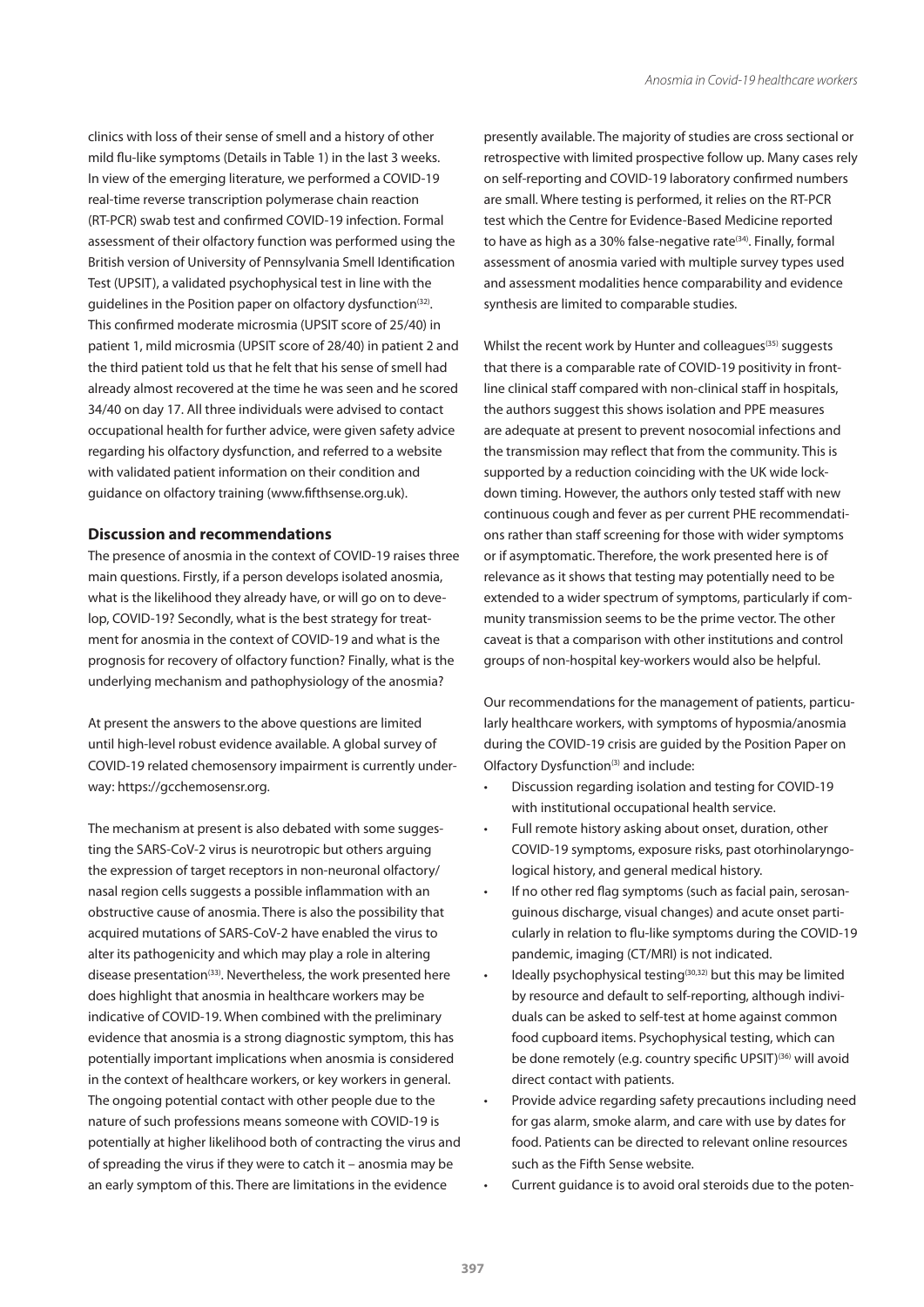tial risk of worsening COVID-19, as evidence from previous SARS in 2004 where systematic corticosteroids led to an increase in viral shedding<sup>(37)</sup>. However, current trials, such as the RECOVERY trial for COVID-19 include systemic steroids in a treatment arm, so this advice may alter if these trials show evidence of benefit or at least no precipitation of deterioration in recipients. Intranasal steroids are unlikely to be harmful in patients already taking them but a fear of promoting viral shedding in new patients means advice currently is to avoid them.

- Provide advice regarding olfactory training (e.g. from organisations such as Abscent/Fifth Sense).
- Rhinology follow-up after crisis. Only consider an MRI olfactory protocol if there are any other concerning symptoms, but if there is a clear temporal history relating to the viral infection, especially where COVID+ve status is confirmed, an MRI scan is not indicated.

National organisations in the UK and USA have recommended the addition of anosmia as a diagnostic symptom in the WHO criteria and potentially isolating if new onset anosmia is experienced as a symptom. Future work regarding the diagnostic utility and prognosis in large all-comer cohort studies with sufficient laboratory-based testing will hopefully provide stronger evidence for ongoing diagnosis and care of these patients. Until this time, we hope the evidence summary and recommendations in this work will be of use to care providers, researchers and public health organisations in their work.

#### **Conclusion**

Loss of sense of smell and taste appears to be indicative of CO-VID-19 infection and has important implications in the context of healthcare workers, or key workers in general, who are in ongoing close contact with others due to their work. This leads to a potentially higher likelihood of contracting and spreading the virus. This literature review has helped to underline the clear link of loss of the senses of smell and taste during the ongoing COVID-19 pandemic, both for healthcare workers and patients. We hope our illustrative case series and recommendations can thus be applied to help manage these presentations of anosmia in the current climate until further evidence is available.

# **Authorship contribution**

ML has led on the concept and written the initial draft with the help of DC, who conducted the systematic review. KJ, JL, SG, VJL, CP, and SJ helped writing the manuscript, reviewed final draft and advised on the clinical guidelines for the management of patients with symptoms of hyposmia/anosmia during the COVID-19 crisis.

# **Conflict of interest**

The authors declare no conflicts of interest relevant to this work.

#### **References**

- 1. Damm M, Temmel A, Welge-Lussen A, Eckel, HE, Kreft M-P, Klussman JP, et al. [Olfactory dysfunctions. Epidemiology and therapy in Germany, Austria and Switzerland]. HNO 2004; 52: 112-120.
- 2. Philpott CM. Smell and Taste Disorders in the UK: First experiences with a specialised smell and taste outpatient clinic. Bulletin of the Royal College of Surgeons of England. 2014; 96: 156-159.
- 3. Fokkens W.J., Lund V.J. , Hopkins C., Hellings P.W., Kern R., Reitsma S., et al. European Position Paper on Rhino-sinusitis and Nasal Polyps 2020 Rhinology. 2020 Suppl. 29: 1-464.
- 4. Suzuki M, Saito K, Min WP, Vladau C, Toida K, Itoh H, Murakami S. Identification of Viruses in Patients with Postviral Olfactory Dysfunction. Laryngoscope 2007; 117: 272- 277.
- 5. Mao L, Jin H, Wang M, Hu, Y, Chen S, He Q, et al. Neurologic manifestations of hospitalized patients with coronavirus disease 2019 in Wuhan, China. JAMA Neurology 2020.
- 6. https://news.joins.com/ article/23738003?cloc=joongang-mhomegroup6
- 7. Giacomelli A, Pezzati L, Conti F, Bernacchia D, Siano M, Oreni L, et al. Self-reported olfactory and taste disorders in SARS-CoV-2

patients: a cross-sectional study. Clin Infect Dis. 2020 Mar 26. pii: ciaa330. doi: 10.1093/ cid/ciaa330. [Epub ahead of print].

- 8. https://en.radiofarda.com/a/loss-of-senseof-smell-among-iranians-coinciding-withcoronavirus-epidemic/30478044.html
- 9. Gane SB, Kelly C, Hopkins C. Isolated sudden onset anosmia in COVID-19 infection. A novel syndrome? Rhinology. 2020. doi: 10.4193/Rhin20.114. [Epub ahead of print].
- 10. Hopkins C, Surda P, Kumar N. Presentation of new onset anosmia during the COVID-10 pandemic. Rhinology. 2020. doi: 10.4193/ Rhin20.116. [Epub ahead of print].
- 11. Zou L, Ruan F, Huang M, Liang L, Huang H, Hong Z, et al. SARS-CoV-2 Viral Load in Upper Respiratory Specimens of Infected Patients. New Eng J Med 2020; 382: 1177- 1179.
- 12. Moran DT, Jafek BW, Eller PM, Rowley III JC. Ultrastructural histopathology of human olfactory dysfunction. Microsc Res Tech. 1992 Oct 15;23(2):103-10.
- 13. O'Donovan J, Tanveer S, Jones, N, Hopkins C, Senior BA, Wise SK, et al. What is the evidence for anosmia as a clinical feature of COVID-19? Centre for Evidence-Based Medicine 2020.
- 14. Lovato A and de Filippis C. Clinical Presentation of COVID-19: A Systematic Review Focusing on Upper Airway

Symptoms. Ear Nose Throat J. 2020. doi: 10.1177/0145561320920762. [Epub ahead of print].

- 15. Lechien J, Cabaraux P, Chiesa-Estomba C, Khalife M, Plzak J, Hans S, et al. Objective olfactory testing in patients presenting with sudden onset olfactory dysfunction as the first manifestation of confirmed COVID-19 infection. medRxiv 2020. doi: https://doi.org /10.1101/2020.04.15.20066472.
- 16. 16. Kaye R CC, Kazahaya K, Brereton J, Denneny III JC. COVID-19 anosmia reporting tool: initial findings. Otolaryngol Head Neck Surg. 2020. doi: 10.1177/0194599820922992. [Epub ahead of print].
- 17. Menni C, Valdes A, Freydin MB, Ganesh S, El-Sayed Moustafa, J, Visconti A, et al. Loss of smell and taste in combination with other symptoms is a strong predictor of COVID-19 infection. medRxiv 2020. doi: https://doi.org /10.1101/2020.04.05.20048421.
- 18. Wee LE, Chan YFZ, Teo NWY, Cherng BPZ, Thien SY, Wong HM, et al. The role of selfreported olfactory and gustatory dysfunction as a screening criterion for suspected COVID-19. Eur Arch Otorhinolaryngol. 2020. doi: 10.1007/s00405-020-05999-5. [Epub ahead of print].
- 19. Beltran-Corbellini A, Chico-Garcia JL, Martinez-Poles J, Rodriguez-Jorge F, Natera-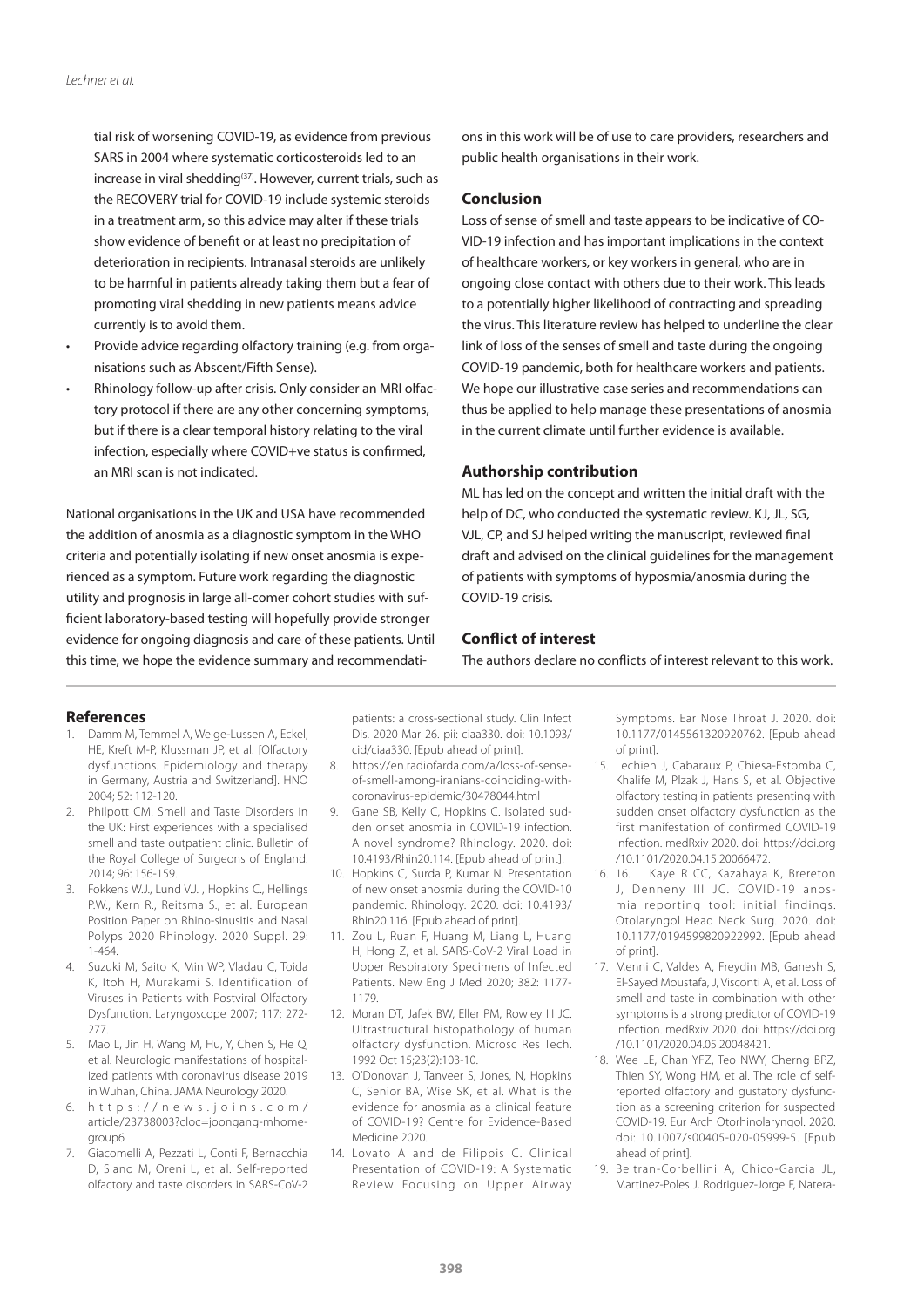Villalba E, Gomez-Corral, et al. Acute-onset smell and taste disorders in the context of Covid-19: a pilot multicenter PCR-based case-control study. Eur J Neurol. 2020. doi: 10.1111/ene.14273. [Epub ahead of print].

- 20. Levinson R, Elbaz M, Ben-Ami R, Shasha D, Levinson T, Choshen G, et al. Anosmia and dysgeusia in patients with mild SARS-CoV-2 infection. medRxiv 2020. doi: https://doi.org /10.1101/2020.04.11.20055483.
- 21. Spinato G, Fabbris C, Polesel J, Cazador D, Borsetto D, Hopkins C, et al. Alterations in Smell or Taste in Mildly Symptomatic Outpatients With SARS-CoV-2 Infection. JAMA 2020 2020/04/23.
- 22. Yan CH, Faraji F, Prajapati DP, Ostrander BT, DeConde AS. Self-reported olfactory loss associates with outpatient clinical course in Covid-19. Int Forum Allergy Rhinol. 2020 doi: 10.1002/alr.22592. [Epub ahead of print]..
- 23. Lechien JR, Chiesa-Estomba CM, De Siati DR, Horoi M, Le Bon SD, Rodriguez A, et al. Olfactory and gustatory dysfunctions as a clinical presentation of mild-to-moderate forms of the coronavirus disease (COVID-19): a multicenter European study. Eur Arch Otorhinolaryngol. 2020. doi: 10.1007/ s00405-020-05965-1. [Epub ahead of print]..
- 24. Galougahi MK, Ghorbani J, Bakhshayeshkaram M, Naeini AS, Haseli S. Olfactory bulb magnetic resonance imaging in SARS-CoV-2-induced anosmia: The first report. Acad Radiol. 2020. doi: 10.1016/j.acra.2020.04.002. [Epub ahead of print].
- 25. Eliezer M, Hautefort C, Hamel AL, Verillaud B, Herman P, Houdart E, et al. Sudden and complete olfactory loss function as a possible symptom of COVID-19. JAMA Otolaryngol Head Neck Surg. 2020 doi: 10.1001/jamaoto.2020.0832. [Epub ahead of print].
- 26. Muus C, Luecken MD, Eraslan G, Waghray A, Heimberg G, Sikkema L, et al. Integrated analyses of single-cell atlases reveal age, gender, and smoking status associations with cell type-specific expression of mediators of SARS-CoV-2 viral entry and highlights inflammatory programs in putative target cells. bioRxiv 2020. doi: https://doi. org/10.1101/2020.04.19.049254.
- 27. Butowt R, Bilinska K. SARS-CoV-2: Olfaction, brain infection, and the urgent need for clinical samples allowing earlier virus detection. ACS Chem Neurosci. 2020. doi: 10.1021/acschemneuro.0c00172. [Epub ahead of print].
- 28. Brann DH, Tsukahara T, Weinreb C, Lipovsek M, Van den Berge K, Gong B, et al. Nonneuronal expression of SARS-CoV-2 entry genes in the olfactory system suggests mechanisms underlying COVID-19 associated anosmia. bioRxiv 2020. doi: https://doi.org/10.1101/2020.03.25.009084.
- 29. Fodoulian L, Tuberosa J, Rossier D, Landis BN, Carleton A, Rodriguez I. SARS-CoV-2 receptor and entry genes are expressed by sustenacular cells in the human olfactory neuroepithelium. bioRxiv 2020. doi: https:// doi.org/10.1101/2020.03.31.013268.
- 30. Baig AM, Khaleeq A, Ali U, Syeda, H. Evidence of the COVID-19 Virus Targeting the CNS: Tissue Distribution, Host-Virus Interaction, and Proposed Neurotropic Mechanisms. ACS Chemical Neuroscience 2020; 11: 995-998.
- 31. Paniz-Mondolfi A, Bryce C, Grimes Z, Gordon RE, Reidy J, Lednicky J, et al. Central Nervous System Involvement by Severe Acute Respiratory Syndrome Coronavirus -2 (SARS-CoV-2). J Med Virol 2020. https://doi. org/10.1002/jmv.25915
- 32. Hummel T, Whitcroft KL, Andrews P, Altundag A, Cinghi C, Costanzo RM, et al. Position paper on olfactory dysfunction.

Rhinology 2016; 56: 1-30.

- 33. Yao H, Lu X, Chen Q, Xu K, Chen Y, Cheng L, et al. Patient-derived mutations impact pathogenicity of SARS-CoV-2. medRxiv 2020. doi: https://doi.org/10.1101/2020.04. 14.20060160.
- 34. Green K, Allen JA, Suklan J, Beyer FR, Price DA, Graziadio S. What is the role of imaging and biomarkers in the testing strategy for COVID-19? Centre for Evidence-Based Medicine 2020.
- 35. Hunter E, Price, DA, Murphy E, van der Loeff IS, Baker KF, Lendrem D, et al. First experience of COVID-19 screening of health-care workers in England. Lancet 2020. Lancet. 2020;395(10234):e77-e78. doi: 10.1016/ S0140-6736(20)30970-3. Epub 2020 Apr 22.
- 36. Doty RL, Shaman P, Kimmelman CP, Dann MS. University of Pennsylvania Smell Identification Test: a rapid quantitative olfactory function test for the clinic. Laryngoscope 1984; 94: 176-178.
- 37. Lee N, Allen Chan KC, Hui DS, Ng EK, Wu A, Chiu RW, et al. Effects of early corticosteroid treatment on plasma SARS-associated Coronavirus RNA concentrations in adult patients. J Clin Virol 2004; 31: 304-309.

Mr. Matt Lechner Whipps Cross University Hospital Barts Health NHS Trust, London UK

E-mail: matt.lechner@nhs.net

This paper contains supplementary information online at www.rhinologyjournal.org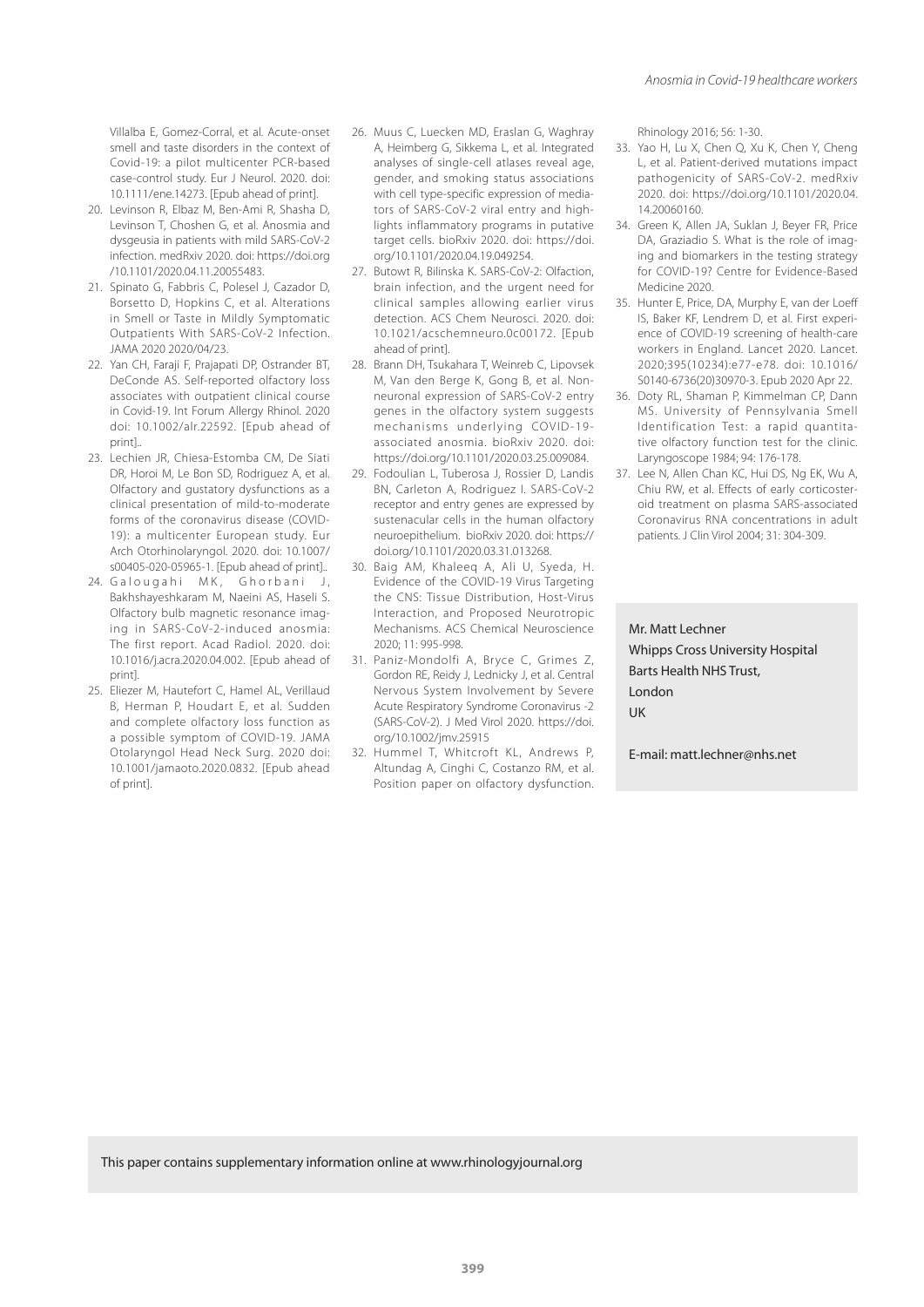# **SUPPLEMENTARY INFORMATION**

# Supplemental Table 1 Summary of findings from systematic literature review

| Reference                            | <b>Location</b> | <b>Method</b>                                                                     | <b>Cohort</b>                                                                                                                        | <b>Summary of Findings</b>                                                                                                                                                                                                                                                  | <b>Further Details of Olfactory</b><br><b>Dysfunction</b>                                                                                                                                                                                                                                                             |
|--------------------------------------|-----------------|-----------------------------------------------------------------------------------|--------------------------------------------------------------------------------------------------------------------------------------|-----------------------------------------------------------------------------------------------------------------------------------------------------------------------------------------------------------------------------------------------------------------------------|-----------------------------------------------------------------------------------------------------------------------------------------------------------------------------------------------------------------------------------------------------------------------------------------------------------------------|
| Bagheri et al,<br>2020               | Iran            | Cross-sectional<br>survey                                                         | $n = 10069$ ; mean age<br>32.5, 71% female; with<br>new onset anosmia or<br>hyposmia                                                 | Significant correlation<br>between anosmia and CO-<br>VID-19 positivity; sudden<br>symptom onset in 76.2%                                                                                                                                                                   | Nasal stiffness in 43.7%, rhinorrhea<br>in 15.63%                                                                                                                                                                                                                                                                     |
| Beltran-Corbel-<br>lini et al., 2020 | Spain           | Case control<br>study                                                             | $n = 79$ COVID+, mean<br>age 61.6, 59.2% fema-<br>les; $n = 40$ influenza+,<br>mean age 61.1, 52.5%<br>female                        | New onset olfactory/taste<br>disturbances more frequent<br>among COVID+ (39.2%) than<br>influenza $+$ (12.5%)                                                                                                                                                               | acute onset olfactory/taste disor-<br>der in 27%, as initial symptom in<br>35.5%; 80.6% with smell disorders;<br>45.2% anosmia, 29.0% hyposmia,<br>6.5% dysosmia; complete recovery<br>(40%) after mean 7.4 days; partial<br>recovery (16.7%) after mean 9.1<br>days; 12.9% reported concomitant<br>nasal obstruction |
| Benezit et al,<br>2020               | France          | Cross-sectional<br>survey                                                         | $n = 259, 68$ COVID+ by<br>RT-PCR                                                                                                    | 45% hyposmic; strongest asso-<br>ciation seen with hypogeusia<br>and hyposmia in patients wit-<br>hout history of ENT disorders                                                                                                                                             |                                                                                                                                                                                                                                                                                                                       |
| Drew et al,<br>2020                  | <b>UK</b>       | Cross-sectional<br>survey                                                         | $n = 265,851$ reporting<br>COVID+ symptoms,<br>RT-PCR in 0.2%; mean<br>age 41, 75% female                                            | Anosmia fifth most common<br>symptom reported, more com-<br>mon than fever                                                                                                                                                                                                  |                                                                                                                                                                                                                                                                                                                       |
| Eliezer et al,<br>2020               | France          | Case Report                                                                       | $n = 1$ , female in 40's                                                                                                             | COVID+ by RT-PCR with dry<br>cough, cephalgia, myalgia<br>prior to anosmia                                                                                                                                                                                                  | CT/MRI showed olfactory cleft<br>obstructive inflammation, no<br>changes to olfactory bulb, no nasal<br>obstruction symptoms                                                                                                                                                                                          |
| Galougahi et<br>al, 2020             | Iran            | Olfactory<br>bulb scanning<br>in COVID+<br>patient with<br>anosmia                | $n = 1$ , 27-year-old<br>male                                                                                                        | MRI showed normal olfactory<br>bulb volume, normal signal<br>intensity                                                                                                                                                                                                      | No sign of nasal congestion                                                                                                                                                                                                                                                                                           |
| Gane et al,<br>2020                  | <b>UK</b>       | Case series                                                                       | $n = 11$ , mean age<br>37.6, 27% female, all<br>with anosmia and<br>symptoms of COVID                                                | One 48-year-old male neuro-<br>surgeon with anosmia tested<br>COVID+ by RT-PCR, anosmia<br>as isolated symptom in $n =$<br>5, part of other possible CO-<br>VID-19 symptoms in $n = 6$                                                                                      |                                                                                                                                                                                                                                                                                                                       |
| Giacomelli et<br>al, 2020            | Italy           | Cross-sectional<br>survey                                                         | $n = 59$ ; median age<br>60, 32% female;<br>COVID+ hospitalised<br>patients                                                          | 11.9% hyposmic, 11.9%<br>anosmic                                                                                                                                                                                                                                            | 20.3% reported taste/smell distur-<br>bance prior to hospital admission,<br>13.5% experienced symptoms<br>during hospital stay                                                                                                                                                                                        |
| Gudbjartsson<br>et al, 2020          | Iceland         | Targeted<br>testing of high-<br>risk individuals<br>and popula-<br>tion screening | $n = 4551$ (tested by<br>RT-PCR); mean age<br>44.4 in first round<br>screening, 42.0 in se-<br>cond round screening;<br>47.7% female | $n = 528$ were COVID+, 4.4%<br>experienced loss of smell;<br>none in population screening<br>repoted loss of smell                                                                                                                                                          |                                                                                                                                                                                                                                                                                                                       |
| Gutierrez-Ortiz<br>et al, 2020       | Spain           | Case Report                                                                       | $n = 2$ , 50 year-old-<br>male and 39-year-old<br>male                                                                               | Patient 1: 2-day history of<br>vertical diplopia, perioral pa-<br>raesthesias and gait instability,<br>diagnosed with Miller-Fisher<br>Syndrome; reported anos-<br>mia with other COVID-19<br>symptoms; Patient 2 reported<br>dysgeusia and had polyneuri-<br>tis cranialis | Residual anosmia persisted despite<br>treatment of MF Syndrome                                                                                                                                                                                                                                                        |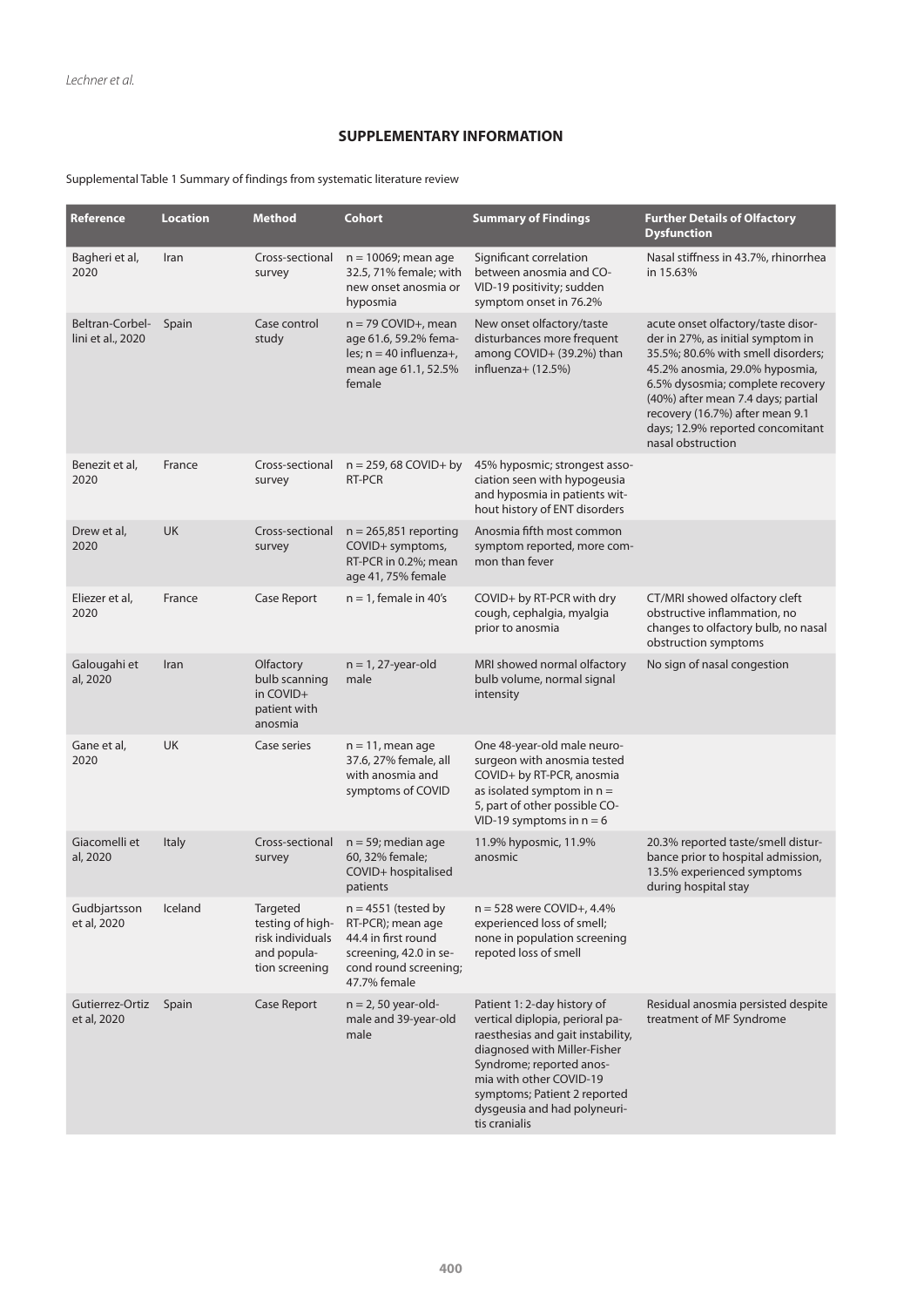| Reference                          | <b>Location</b>                                            | Method                                        | <b>Cohort</b>                                                                                             | <b>Summary of Findings</b>                                                                                                                                           | <b>Further Details of Olfactory</b><br><b>Dysfunction</b>                                                                                                                                                                                                                                                                 |
|------------------------------------|------------------------------------------------------------|-----------------------------------------------|-----------------------------------------------------------------------------------------------------------|----------------------------------------------------------------------------------------------------------------------------------------------------------------------|---------------------------------------------------------------------------------------------------------------------------------------------------------------------------------------------------------------------------------------------------------------------------------------------------------------------------|
| Heidari et al,<br>2020             | Iran                                                       | Case series                                   | $n = 23$ , COVID+ with<br>anosmia, mean age<br>37.4, 65% female                                           | 83% reported anosmia as first<br>symptom; low grade fever<br>in 3 cases, mild myalgia and<br>fatique in 4 cases                                                      | Anosmia as only symptom in 16<br>cases, persisted for a few days                                                                                                                                                                                                                                                          |
| Hopkins et al,<br>2020             | <b>UK</b>                                                  | Cross-sectional<br>survey                     | $n = 2428$ ; median age<br>30-39, 73% female                                                              | 74% of those tested for CO-<br>VID-19 were positive (59/80);<br>13% reported anosmia prior<br>to disease onset, 38.4% at<br>same time, 48.6% after other<br>symptoms |                                                                                                                                                                                                                                                                                                                           |
| Jang et al,<br>2020                | South Korea                                                | Case report                                   | $n = 1, 42$ -year-old<br>male                                                                             | anosmia at presentation, only<br>sign in a contact of a COVID+<br>patient; onset 2 days after<br>quarantine                                                          | isolated symptom; persisted longer<br>than 2 weeks; no rhinorrhea or<br>nasal obstruction                                                                                                                                                                                                                                 |
| Kaye et al,<br>2020                | International<br>(USA, Mexico,<br>Italy, UK and<br>others) | Cross-sectional<br>survey                     | $n = 237$ , mean age<br>39.6, 54% female                                                                  | Over 33% reported cases<br>were from healthcare workers,<br>anosmia noted in 73% prior to<br>COVID-19 diagnosis                                                      | Anosmia was isolated initial symp-<br>tom in 26.6%, complete resolution<br>in 13%, partial resolution in 14%,<br>mean time to improvement 7.2<br>days, nasal congestion prior to<br>anosmia in 25%, rhinorrhea prior to<br>anosmia in 18%                                                                                 |
| Klopfenstein et France<br>al, 2020 |                                                            | Retrospective<br>series                       | $n = 114$ COVID+, n<br>$=$ 54 with anosmia;<br>mean age 47, 67%<br>female                                 | 47% confirmed COVID-19<br>reported anosmia                                                                                                                           | Anosmia never the first or second<br>symptom; third presenting<br>symptom in 38%; developed 4.4<br>days after infection onset; mean<br>duration was 8.9 days, duration $\geq$<br>7 days in 55%, ≥ 14 days in 20%;<br>one patient had anosmia persisting<br>beyond 28 days; rhinorrhea in 57%,<br>nasal obstruction in 30% |
| Lechien et al,<br>2020             | Europe                                                     | Cross-sectional<br>survey                     | $n = 417$ , COVID+,<br>mean age 36.9, 63%<br>female                                                       | 85.6% reported olfactory dys-<br>function, 79.6% were anosmia,<br>20.4% hyposmic                                                                                     | Olfactory dysfunction prior to<br>onset of general/ENT symptoms in<br>11.8%, after in 65.4%, same time<br>in 22.8%; dysfunction persisted<br>after resolution of other symptoms<br>in 63%, n=76 did not experience<br>nasal obstruction or rhinorrhea                                                                     |
| Lechien et al,<br>2020b            | Belgium                                                    | Cross-sectional<br>study                      | $n = 78$ , mean age 40.6,<br>59% female                                                                   | 62% anosmia 12 days with<br>87.5% COVID-19 positive; 38%<br>> 12 days with 23% COVID-19<br>positive                                                                  | 52% anosmic, 24% hyposmic,<br>24% normosmic; of patients with<br>anosmia, 79.1% reported nasal<br>obstruction symptoms, 64.6%<br>reported rhinorrhea, 75% reported<br>postnasal drip                                                                                                                                      |
| Levinson et al,<br>2020            | Israel                                                     | Cross-sectional<br>survey                     | $n = 42$ , COVID+ hospi-<br>talised inpatients with<br>mild disease; median<br>age 34, 45% female         | Anosmia reported in 35.7% of<br>patients; n=14 reported both<br>anosmia and dysgeusia, n=1<br>reported only anosmia                                                  | Anosmia and dysgeusia started<br>median 3.3 days post disease on-<br>set; 73.3% with anosmia reported<br>recovery, median 7.1 days for<br>dysgeusia, 7.6 days for anosmia                                                                                                                                                 |
| Lorenzo-Vilal-<br>ba et al, 2020   | France/Spain                                               | Case reports                                  | $n = 2$ , 85-year-old<br>male and 80-year-old<br>female                                                   | Anosmia presented early in<br>disease; one patient died of<br>ARDS after 5 days                                                                                      | 85-year-old male experienced sud-<br>den onset of anosmia and fatigue<br>prior to admission, died on day<br>6 after presentation; 80-year-old<br>female had a 5-day history of taste<br>loss prior to smelling problems and<br>fatigue                                                                                    |
| Mao et al, 2020                    | China                                                      | Retrospective<br>observational<br>case series | $n = 214$ , COVID+,<br>mean age 52.7, 59.3%<br>female                                                     | Smell impairment in 5.1%,<br>3/88 in severe patients, 8/126<br>in non-severe patients                                                                                | Onset 1 day prior to admission<br>in severe patients, 2 days prior to<br>admission in non-severe patients                                                                                                                                                                                                                 |
| Marchese-<br>Ragona et al,<br>2020 | <b>Italy</b>                                               | Case series                                   | $n = 6$ ; patients presen-<br>ting with hyposmia as<br>main/only symptom;<br>mean age 32.3, 67%<br>female |                                                                                                                                                                      | 1 patient had fever after smell<br>dysfunction, 2 patients reported<br>myalgia one day prior to onset of<br>hyposmia and mild dry cough after<br>hyposmia                                                                                                                                                                 |